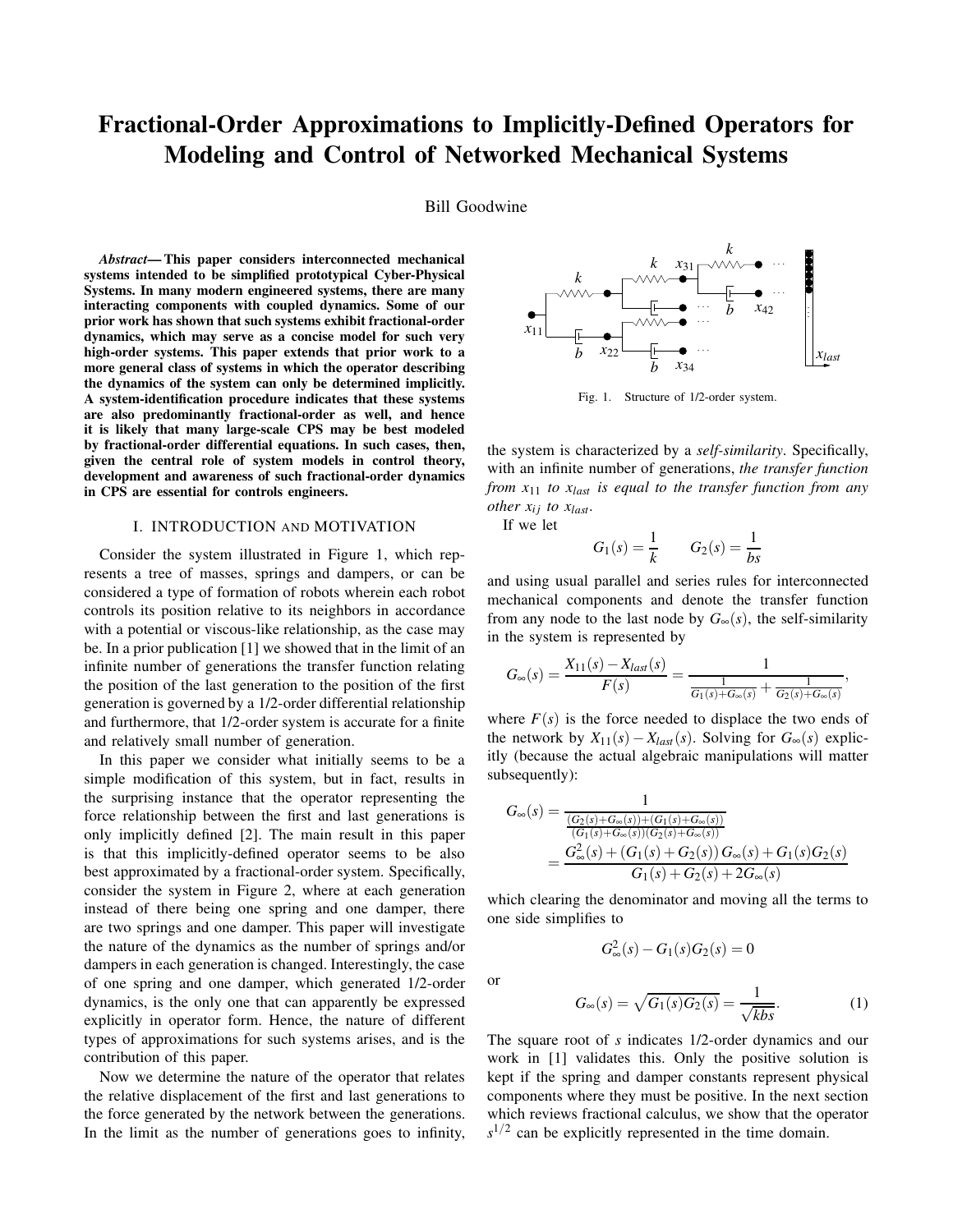

Fig. 2. Structure of modified system.

In contrast, now consider the system in Figure 2. In this case the parallel and series composition gives

$$
G_{\infty}(s) = \frac{X_{11}(s) - X_{last}(s)}{F(s)} = \frac{1}{\frac{2}{G_1(s) + G_{\infty}(s)} + \frac{1}{G_2(s) + G_{\infty}(s)}}.
$$

In this case, simplifying leads to

$$
2G_{\infty}^{2}(s) + G_{2}(s)G_{\infty}(s) - G_{1}(s)G_{2}(s) = 0.
$$
 (2)

This is quadratic in the unknown,  $G_{\infty}(s)$  with known operator coefficients,  $G_1(s)$  and  $G_2(s)$ . We can formally use the quadratic equation to obtain an expression for  $G_{\infty}(s)$ , but it can not be expressed in the time domain by a fractional time derivative. As such, we must resort to approximations.

The usual approach in controls would be a Padé approximation or something similar for nonrational transfer functions. However, in this paper we will show that combinations of fractional operators appear to provide a good alternative representation warranting further investigation.

# II. FRACTIONAL-ORDER CALCULUS AND FRACTIONAL-ORDER SELF-SIMILAR SYSTEMS

The system in Figure 1, which was inspired by a viscoelastic model from [3], [4], was accurately modeled in [1] by a fractional-order differential equation with a term of order 1/2. Concise models with few terms are advantageous in controls and robotics, and thus fractional-order dynamics can be exploited for efficient and concise models of highorder systems such as interacting, multi-agent networks.

Research in control of multi-robot systems has many problems of great interest (see, for example, [5]–[9]). Some of the prior work by the author considers exact model reduction for systems with symmetries [10]–[13]. Fractional calculus dates back to near the beginning of calculus. Books on the mathematical fundamentals and engineering applications include [14]–[16], and review articles include [17], [18]. One study along a similar line of inquiry to that in this work is [19], [20], concerning formation control of fractional systems. In those references, however, the individual components within the system are fractional. In contrast in this

paper, the fractional dynamics arise from the structure of the agents' interactions. Other papers from the authors on fractional calculus in engineering are [21], [22].

Given a function  $f(t)$  with first derivative  $f^{(1)}(t)$  and second derivative  $f^{(2)}(t)$ , it is natural to ask whether there are operators "in between" these such as

$$
f^{(1/2)}(t) = \frac{d^{1/2}f}{dt^{1/2}}(t)
$$

that generalize the concept of a derivative beyond the typical integer orders.

While there are closed-form solution techniques for fractional-order differential equations, as overviewed in the authors' prior works and the literature, numerical approximations are often necessary. Consider the following definitions of the first and second derivatives of a function

$$
\frac{df}{dt}(t) = \lim_{\Delta t \to 0} \frac{f(t) - f(t - \Delta t)}{\Delta t}
$$

$$
\frac{d^2 f}{dt^2}(t) = \lim_{\Delta t \to 0} \frac{f(t) - 2f(t - \Delta t) + f(t - 2\Delta t)}{(\Delta t)^2}
$$

,

or for an integer value of *n*,

$$
\frac{d^n f}{dt^n}(t) = \lim_{\Delta t \to 0} \frac{\sum_{0 \le m \le n} (-1)^m \binom{n}{m} f(t + (n-m)\Delta t)}{(\Delta t)^n},
$$

with the binomial coefficient given by

$$
\binom{n}{m} = \frac{n!}{m!(n-m)!}.
$$

Recall that the gamma function is a generalization of the factoria, and hence we can perform the substituiton

$$
\binom{\alpha}{m} = \frac{\Gamma(\alpha+1)}{\Gamma(m+1)\Gamma(\alpha-m+1)},\tag{3}
$$

which yields the *Grünwald-Letnikov derivative*:

$$
\frac{d^{\alpha}f}{dt^{\alpha}}(t) = \lim_{\Delta t \to 0} \frac{1}{(\Delta t)^{\alpha}} \sum_{j=0}^{\infty} (-1)^{j} {\alpha \choose j} f(t + (\alpha - j)\Delta t).
$$
 (4)

If  $\Delta t \ll 1$  and  $t = m\Delta t$ , then the quantity  $\alpha \Delta t$  in the argument of *f* can be neglected, and, as is typical in controls, assuming initial conditions of zero, the approximation becomes

$$
\frac{d^{\alpha}f}{dt^{\alpha}}(t) \approx \frac{1}{(\Delta t)^{\alpha}} \sum_{j=0}^{m} (-1)^{j} {\alpha \choose j} f(t - j\Delta t),
$$
 (5)

which is an efficient way to formulate solutions of fractionalorder differential equations.

*Remark 1:* An important contrast between fractional- and integer-order derivatives is that fractional-order derivatives cannot be computed from local information only. The summation in Equation 4 is evidence that all past values of a function are part of the computation of its fractional derivative

Referring to the system in Figure 1 with the transfer fuction in Equation 1, if we take the position of mass  $x_{11}$ as the input and the location of the last generation, *xlast*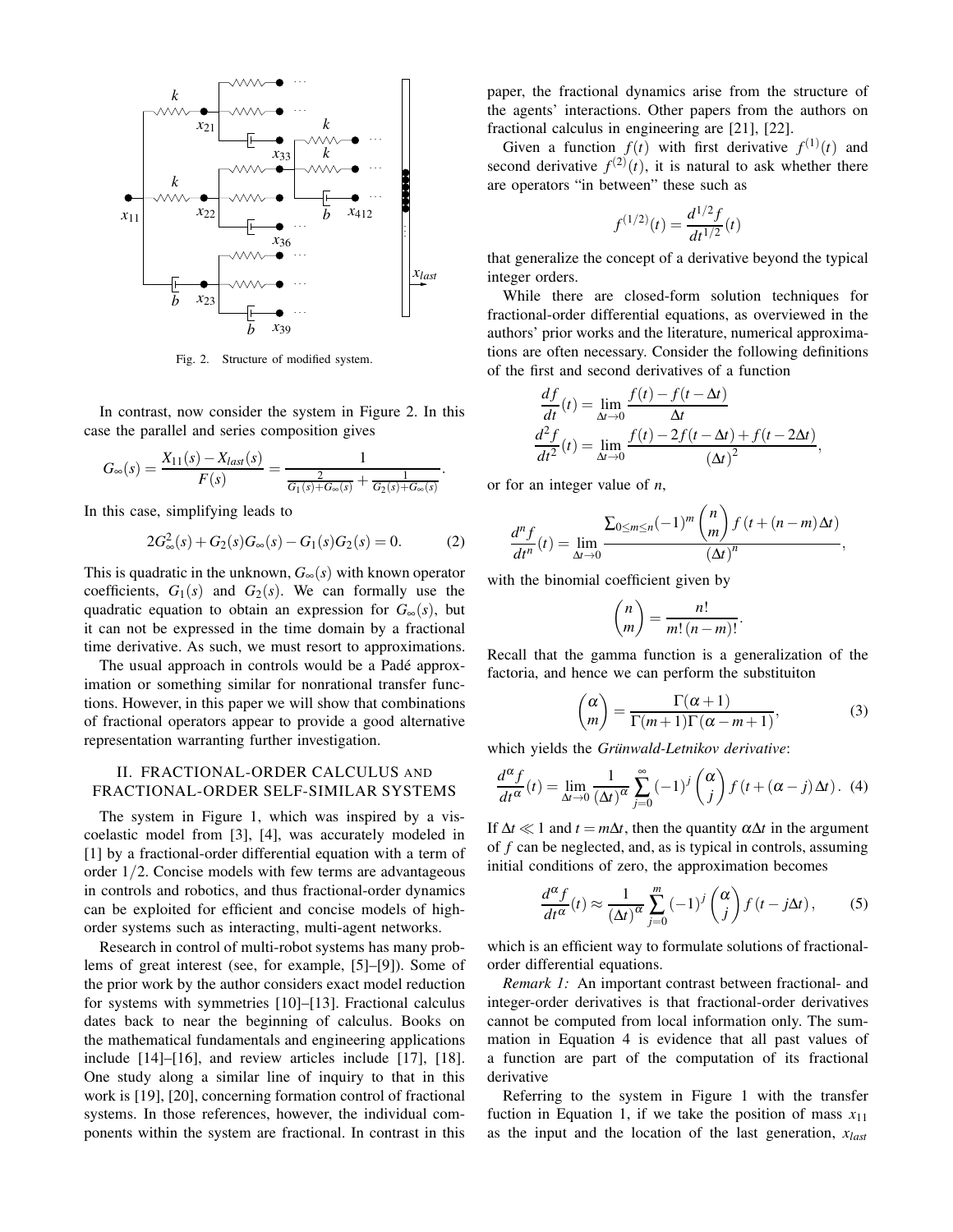as the output, then we have the equivalent time-domain representation of

$$
m_{last}\frac{d^2}{dt^2}x_{last}(t) = \sqrt{kb}\frac{d^{1/2}}{dt^{1/2}}(x_{11}(t) - x_{last}(t))
$$

or

$$
m_{last} \frac{d^2 x_{last}}{dt^2}(t) + \sqrt{kb} \frac{d^{1/2} x_{last}}{dt^{1/2}}(t) = \sqrt{kb} \frac{d^{1/2} x_{11}}{dt^{1/2}}(t).
$$

This can be solved using the numerical approximation given by Equation 5 and our results in [1] showed that the fractional solution was a good approximation even for the system with a relatively small number of generations.

In this paper, considering systems like in Figure 2, however, we can not directly take this approach because we can not explicitly solve Equation 2 for a fractional derivative term. The rest of this paper shows that using a fractionalorder system identification procedure, systems like the one in Figure 2 are still predominantly fractional, and we can use fractional-order models for them.

#### III. FREQUENCY RESPONSE OF SELF-SIMILAR SYSTEMS

In this section we construct frequency-response diagrams for self-similar systems like the one illustrated in Figure 2. We generalize the type of system we consider by considering a system where there are *n* springs and *m* dampers on each generation, where Figure 2 illustrates the specific case where  $n = 2$  and  $m = 1$ . In this case we have

$$
G_{\infty}(s) = \frac{X_{11}(s) - X_{last}(s)}{F(s)} = \frac{1}{\frac{n}{G_1(s) + G_{\infty}(s)} + \frac{m}{G_2(s) + G_{\infty}(s)}}.
$$

In this case, simplifying leads to

$$
(n+m-1)G_{\infty}^{2}(s) + [(m-1)G_{1}(s) + (n-1)G_{2}(s)]G_{\infty}(s)
$$
  
- G<sub>1</sub>(s)G<sub>2</sub>(s) = 0. (6)

As before,  $G_{\infty}(s)$  is the transfer function relating the relative displacement of the two ends of the network to the force required for the displacement. This equation for  $G_{\infty}(s)$  has operator coefficients, which can be formally solved using the quadratic equation to give

$$
G_{\infty}(s) = \frac{1}{2(n+m-1)} \Big[ (1-m) G_1(s) + (1-n) G_2(s)
$$
  
 
$$
\pm \Big( [(m-1) G_1(s) + (n-1) G_2(s)]^2 + 4(n+m-1) G_1(s) G_2(s) \Big)^{1/2} \Big].
$$
 (7)

In the special case where  $n = m = 1$ , this reduces to the 1/2-order system. Figure 3 compares the frequency response for the case where  $n = m = 1$  for a finite system with 50 generations (blue) with the self-similar, infinite-generation case (green). In all the cases in this section  $k = b = 1$ .

In the case from Figure 2 where  $n = 2$  and  $m = 1$ , this reduces to

$$
G_{\infty}(s) = \frac{1}{4} \left[ -G_2(s) \pm \sqrt{G_2^2(s) + 8G_1(s)G_2(s)} \right]
$$



Fig. 3. Comparison of 50-generation system (blue) with self-similar system (green) when  $n = m = 1$ .



Fig. 4. Comparison of 50-generation system (blue) with self-similar system (green) when  $n = 2$  and  $m = 1$ .

and in the specific case where  $G_1(s) = 1/k$  and  $G_2(s) =$  $1/(bs)$  this is

$$
G_{\infty}(s) = \frac{-k \pm \sqrt{k^2 + 8bks}}{4bks}
$$

.

Figure 4 compares the frequency response for the case where  $n = 2$  and  $m = 1$  for a finite system with 50 generations (blue) with the self-similar, infinite-generation case (green). We emphasize that an important distinction between this case and the one-spring, one-damper case is that the latter may be expressed as a linear operator, but this has no apparently analogous solution. We must resort to approximate methods, which are explored in the next section.

Now we consider cases with increasing numbers of springs and dampers. Figure 5 shows a numerically computed frequency response for 50 generations with one damper and various numbers of springs, ranging from one spring to 10 springs. Figure 6 shows a numerically computed frequency response for 50 generations with one spring and various numbers of dampers, ranging from one damper to 10 dampers. As with the case of two springs and one damper,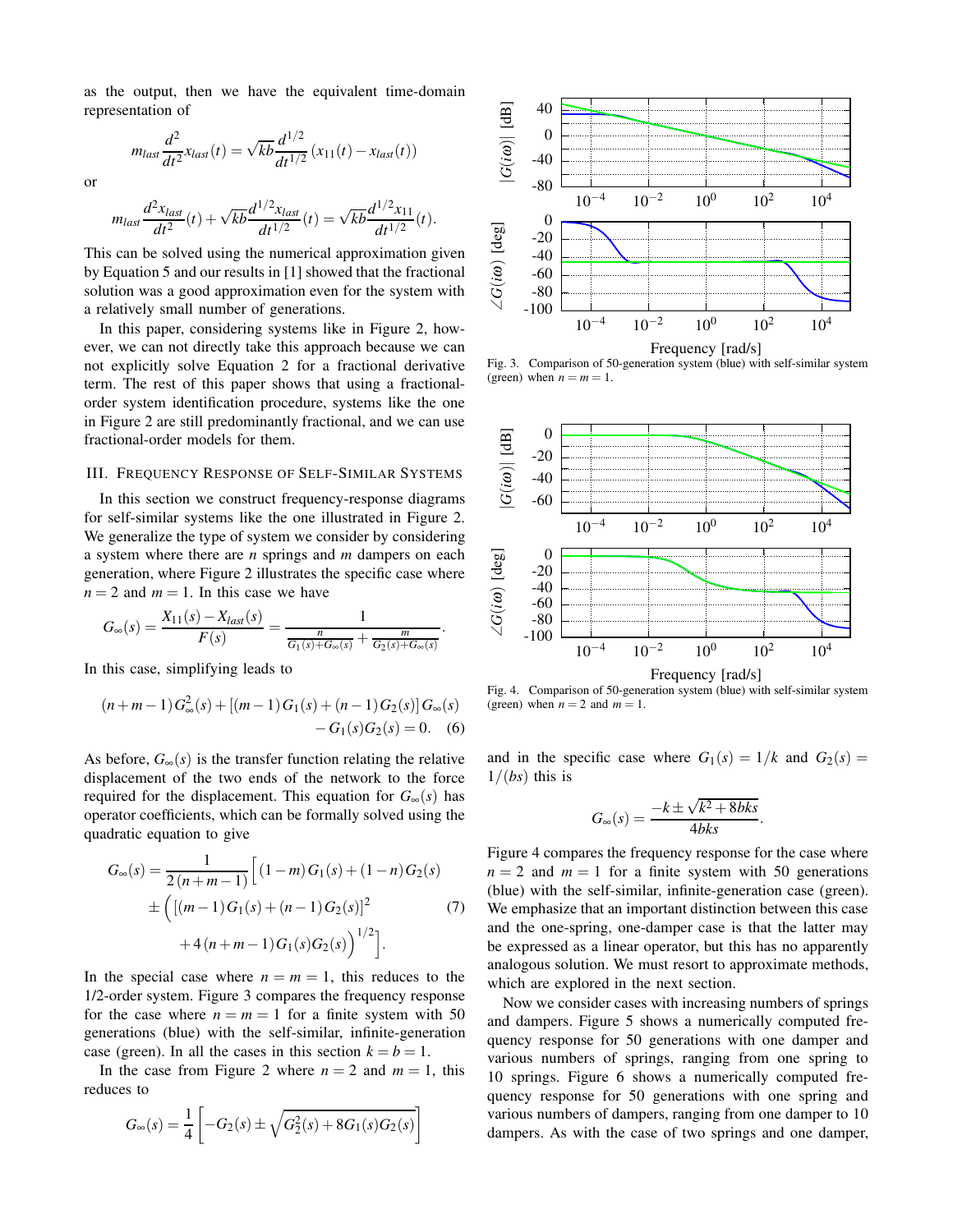

Fig. 5. Frequency response for tree system with one damper and multiple springs in each generation. The top magnitude curve is for one spring and one damper, and each lower curve in magnitude is for a system with an additional spring in each generation. The bottom phase curve is for one spring and one damper, and each higher curve is for an increased number of springs.



Fig. 6. Frequency response for tree system with one spring and multiple dampers in each generation. The top magnitude curve is for one spring and one damper, and each lower curve in magnitude is for a system with an additional damper in each generation. The top phase curve is for one spring and one damper, and each lower curve is for an increased number of dampers.

the operator describing the relationship between the relative displacement of the first and last generations and the force is only implicitly defined by Equation 2.

## IV. FRACTIONAL-ORDER SYSTEM IDENTIFICATION

We adopt a simple system identification approach. Fractional-order system identification has been studied previously [23]–[28].

## *A. System Identification Procedure*

In order to model and control systems such as in Figure 4, 5 and 6 we have to approximate the implicitly-defined transfer function. The approach is to assume an approximate transfer function,  $A_{N,\alpha}(s)$  of the form

$$
A_{N,\alpha}(s) = \frac{1}{\sum_{j=0}^{N} a_j s^{j\alpha}}
$$

where  $\alpha$  is the increment in order, which we typically take to be fractional. For example if  $N = 13$  and  $\alpha = 1/6$  then

$$
A_{13,1/6}(s) = \frac{1}{a_{13}s^{13/6} + a_{12}s^2 + a_{11}s^{11/6} + \dots + a_1s^{1/6} + a_0}.
$$

To determine the coefficients,  $a_j$  we select a set of frequencies,  $\Omega = {\omega_0, \omega_1, ..., \omega_M}$  and the objective functions

$$
\phi_1(a) = \sum_{k=0}^{M} ||G(i\omega_k) - A_{N,\alpha}(i\omega_k)||
$$

$$
\phi_2(a) = \sum_{k=0}^{M} \frac{||G(i\omega_k) - A_{N,\alpha}(i\omega_k)||}{||G(i\omega_k)||}
$$

where the difference between the two is that the second is simply normalized by the magnitude of *G*. The optimization formulation is then

$$
\min_{a} \phi(a) \quad \text{subject to} \quad a_i > 0 \quad \text{for} \quad i \in \{0, N\}
$$

## *B. Identification of Various Systems*

Taking  $k = b = 1$ , 50 generations, the bifurcating tree structure from Figure 1 ( $n = m = 1$ ),  $N = 13$ ,  $\alpha = 1/6$ , using  $\phi_1(a)$  as the objective function, and taking 20 frequencies to be evenly logarithmically spaced<sup>1</sup> from  $\omega_0 = 10^{-2}$  to  $\omega = 10^2$  we obtain to three digits of precision the coefficient values listed in the second column  $(n = 1)$  in Table I.<sup>2</sup> When the tree has one spring and one damper in each generation, the system is very predominantly 1/2-order. However, when there is one damper and multiple springs  $(n > 1)$ , the system changes order and is of the form

$$
A_{N,\alpha}(s) = \frac{1}{a_4 s^{2/3} + a_0}.
$$

The transition from a purely 1/2-order system to 2/3-order is illustrated graphically in Figure 7.

Now we compare the frequency response of the 50 generation system, the frequency response of the self-similar, infinite-generation system and the identified system. Figure 8 illustrates all three transfer functions. Clearly, the identified system (red) matches the 50-generation system (blue) well over the range of frequencies considered in the identification  $(\omega \in [10^{-2}, 10^2])$ , but deviates for higher frequencies. This is somewhat exaggerated by the logarithmic nature of the plot; however, if the *order* of the system is of primary interest, then an objective function normalized by the magnitude of the transfer function to give a percentage error is desirable.

<sup>&</sup>lt;sup>1</sup>That is logspace  $(-2, 2, 13)$ .

<sup>&</sup>lt;sup>2</sup>The results in this paper we obtained using the Octave  $sqp($  ) function with random initial values for  $a_i \in (0,1)$ . Space limitations prevent including all cases, but for this one and all the others presented in this paper, we also studied the system identified for various order steps  $(\alpha)$ , frequency ranges, number of terms, etc., and they were all qualitatively the same. Hence, none of the results depend on the exact parameters chosen for the system identification.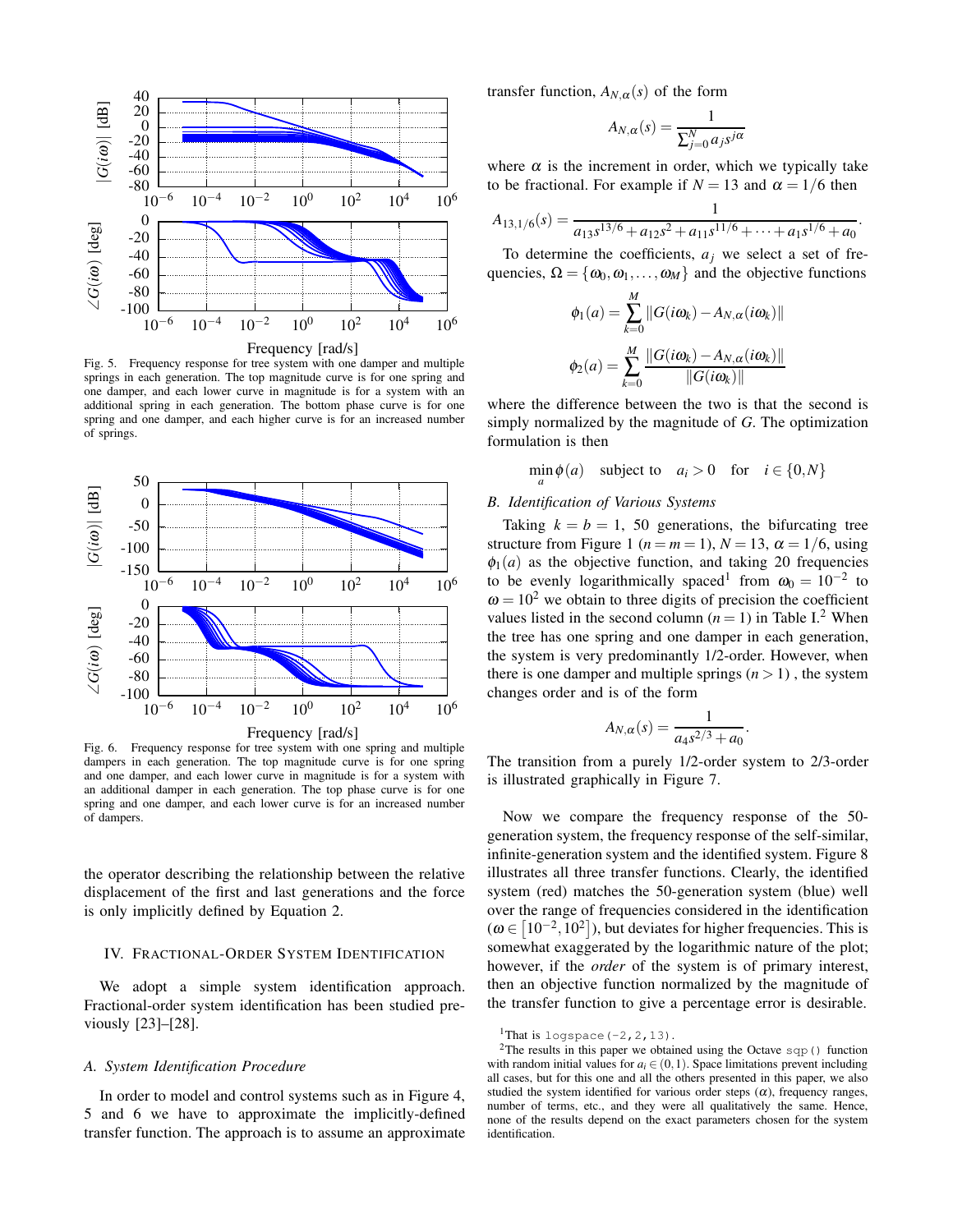TABLE I

IDENTIFIED FRACTIONAL-ORDER TRANSFER FUNCTION COEFFICIENTS WITH A VARIABLE NUMBER OF SPRINGS.

| n              |      | 2    | 3    | $\overline{4}$ | 5    | 6    | 7    |
|----------------|------|------|------|----------------|------|------|------|
| coef           |      |      |      |                |      |      |      |
| a <sub>0</sub> | 0.00 | 0.98 | 1.97 | 2.96           | 3.95 | 4.93 | 5.92 |
| a <sub>1</sub> | 0.00 | 0.00 | 0.00 | 0.00           | 0.00 | 0.00 | 0.00 |
| $a_2$          | 0.00 | 0.00 | 0.00 | 0.00           | 0.00 | 0.00 | 0.00 |
| $a_3$          | 1.00 | 0.00 | 0.00 | 0.00           | 0.00 | 0.00 | 0.00 |
| $a_4$          | 0.00 | 1.01 | 1.05 | 1.11           | 1.17 | 1.23 | 1.28 |
| $a_5$          | 0.00 | 0.00 | 0.00 | 0.00           | 0.00 | 0.00 | 0.00 |
| a <sub>6</sub> | 0.00 | 0.00 | 0.00 | 0.00           | 0.00 | 0.00 | 0.00 |
| a <sub>7</sub> | 0.00 | 0.00 | 0.00 | 0.00           | 0.00 | 0.00 | 0.00 |
| $a_8$          | 0.00 | 0.00 | 0.00 | 0.00           | 0.00 | 0.00 | 0.00 |
| a <sub>9</sub> | 0.00 | 0.00 | 0.00 | 0.00           | 0.00 | 0.00 | 0.00 |
| $a_{10}$       | 0.00 | 0.00 | 0.00 | 0.00           | 0.00 | 0.00 | 0.00 |
| $a_{11}$       | 0.00 | 0.00 | 0.00 | 0.00           | 0.00 | 0.00 | 0.00 |
| $a_{12}$       | 0.00 | 0.00 | 0.00 | 0.00           | 0.00 | 0.00 | 0.00 |
| $a_{13}$       | 0.00 | 0.00 | 0.00 | 0.00           | 0.00 | 0.00 | 0.00 |



Fig. 7. Identified fractional-order transfer function coefficients with one damper and various numbers of springs. For one spring the system is purely 1/2-order ( $a_3 \neq 0$ ) and for more springs it is 2/3-order plus a constant.

![](_page_4_Figure_5.jpeg)

Fig. 8. Comparison of 50-generation transfer function (blue) with infinitegeneration self-similar limit (green) with identified system (red). This is for five springs and one damper. Other combinations are qualitatively similar with respect to how well the identified transfer function matches the actual.

TABLE II IDENTIFIED FRACTIONAL-ORDER TRANSFER FUNCTION COEFFICIENTS WITH VARIABLE NUMBER OF DAMPERS.

| $\boldsymbol{m}$<br>coef | 1    | $\overline{c}$ | 3     | 4    | 5    | 6    | 7    |
|--------------------------|------|----------------|-------|------|------|------|------|
| a <sub>0</sub>           | 0.00 | 0.02           | 0.02  | 0.02 | 0.02 | 0.02 | 0.02 |
| $a_1$                    | 0.00 | 0.00           | 0.00  | 0.00 | 0.00 | 0.00 | 0.00 |
| a <sub>2</sub>           | 0.00 | 0.00           | 0.00  | 0.00 | 0.00 | 0.00 | 0.00 |
| $a_3$                    | 1.00 | 0.00           | 0.00  | 0.00 | 0.00 | 0.00 | 0.00 |
| $a_4$                    | 0.00 | 0.15           | 0.24  | 0.38 | 0.56 | 0.77 | 1.01 |
| $a_5$                    | 0.00 | 8.43           | 11.7  | 14.6 | 17.2 | 19.5 | 21.6 |
| a <sub>6</sub>           | 0.00 | 0.00           | 0.00  | 0.00 | 0.00 | 0.00 | 0.00 |
| a <sub>7</sub>           | 0.00 | 0.00           | 0.00  | 0.00 | 0.00 | 0.00 | 0.00 |
| $a_8$                    | 0.00 | 0.00           | 0.00  | 0.00 | 0.00 | 0.00 | 0.00 |
| a9                       | 0.00 | 0.00           | 0.00  | 0.00 | 0.00 | 0.00 | 0.00 |
| $a_{10}$                 | 0.00 | 0.00           | 0.00  | 0.00 | 0.00 | 0.00 | 0.00 |
| $a_{11}$                 | 0.00 | 0.00           | 0.00  | 0.00 | 0.00 | 0.00 | 0.00 |
| $a_{12}$                 | 0.00 | 0.00           | 0.00  | 0.00 | 0.00 | 0.00 | 0.00 |
| $a_{13}$                 | 0.00 | 0.00           | 0.005 | 0.13 | 0.29 | 0.56 | 0.95 |

![](_page_4_Figure_9.jpeg)

Fig. 9. Identified fractional-order transfer function coefficients with one spring and various numbers of dampers. For one spring the system is purely 1/2-order ( $a_3 \neq 0$ ) and for more springs it is 5/6-order.

Now consider the case where there is one spring and a varying number of dampers. Table II and Figures 9 and 10 present the results. Similar to the case with a varying number of springs, there is a significant order shift from the  $n = m =$ 1 case to the cases where there are more dampers in each generation. However, in this case the shift is to 5/6 order rather than 2/3 order.

Figures 8 and 10 illustrate a deviation from the actual system at higher frequencies. This is not surprising given that the objective function is not normalized with respect to the magnitude of  $G(s)$ . Using  $\phi_2(s)$  instead of  $\phi_1(s)$  normalizes the error and should have the identified system match the *order* of the actual system better. Whether this is important is problem-dependent, but because this investigation is primarily considering the fractional-order nature of the implicitly defined operator, these results are included as well.

Tables III and IV and Figures 11 - 14 illustrate the normalized identifications for multiple springs and dampers, respectively. As is apparent, a normalized objective function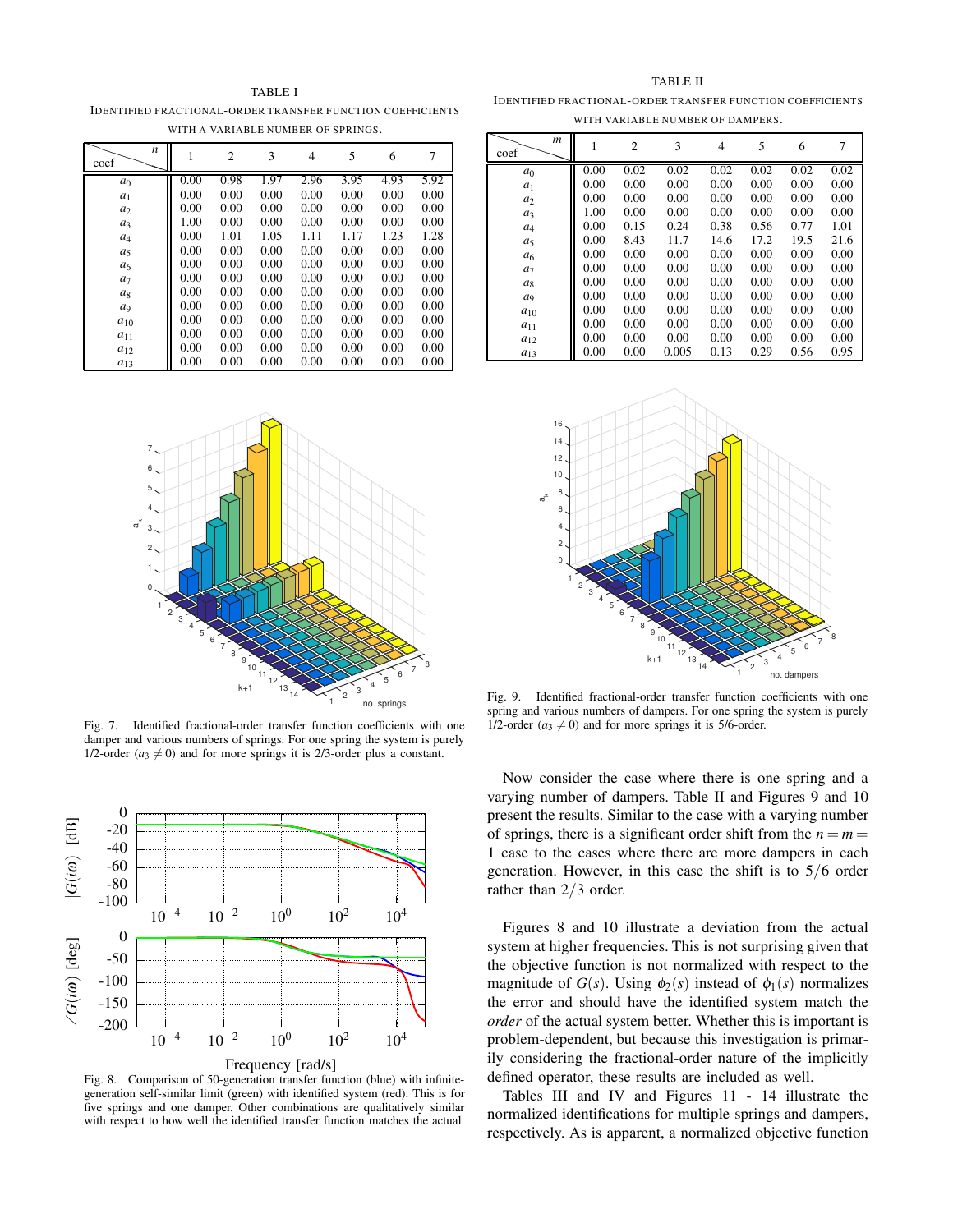![](_page_5_Figure_0.jpeg)

Frequency [rad/s]

Fig. 10. Comparison of 50-generation transfer function (blue) with infinitegeneration self-similar limit (green) with identified system (red) for five dampers and one spring.

TABLE III IDENTIFIED FRACTIONAL-ORDER TRANSFER FUNCTION COEFFICIENTS

| WITH A VARIABLE NUMBER OF SPRINGS. |      |                |      |                |      |      |      |  |  |
|------------------------------------|------|----------------|------|----------------|------|------|------|--|--|
| n<br>coef                          | L    | $\overline{c}$ | 3    | $\overline{4}$ | 5    | 6    | 7    |  |  |
| a <sub>0</sub>                     | 0.00 | 0.94           | 1.13 | 2.59           | 3.93 | 4.77 | 2.82 |  |  |
| a <sub>1</sub>                     | 0.00 | 0.00           | 1.25 | 0.09           | 0.00 | 0.00 | 3.31 |  |  |
| a <sub>2</sub>                     | 0.00 | 0.00           | 0.00 | 0.20           | 0.00 | 0.00 | 0.66 |  |  |
| $a_3$                              | 0.71 | 0.82           | 0.51 | 1.07           | 1.25 | 1.27 | 0.57 |  |  |
| $a_4$                              | 0.00 | 0.03           | 0.18 | 0.05           | 0.06 | 0.10 | 0.19 |  |  |
| $a_5$                              | 0.00 | 0.00           | 0.00 | 0.00           | 0.00 | 0.00 | 0.01 |  |  |
| a <sub>6</sub>                     | 0.00 | 0.00           | 0.00 | 0.00           | 0.00 | 0.00 | 0.00 |  |  |
| a <sub>7</sub>                     | 0.00 | 0.00           | 0.00 | 0.00           | 0.00 | 0.00 | 0.00 |  |  |
| $a_8$                              | 0.00 | 0.00           | 0.00 | 0.00           | 0.00 | 0.00 | 0.00 |  |  |
| a <sub>9</sub>                     | 0.00 | 0.00           | 0.00 | 0.00           | 0.00 | 0.00 | 0.00 |  |  |
| $a_{10}$                           | 0.00 | 0.00           | 0.00 | 0.00           | 0.00 | 0.00 | 0.00 |  |  |
| $a_{11}$                           | 0.00 | 0.00           | 0.00 | 0.00           | 0.00 | 0.00 | 0.00 |  |  |

results in a different order; namely, 1/2-order, and the Bode plots comparing the frequency responses indicate a much better match in the logarithmic sense of the Bode plots.

*a*<sup>12</sup> 0.00 0.00 0.00 0.00 0.00 0.00 0.00 *a*<sub>13</sub> || 0.00 0.00 0.00 0.00 0.00 0.00 0.00

# V. CONCLUSIONS AND FUTURE WORK

This paper considered the dynamics of various tree-like configurations of interconnected mechanical systems. In particular, we studied systems that, in the limit of an infinite number of generations, is characterized by self-similarity. Only in one case, one spring and one damper added at each generation, can the relationship between the displacement of the network and its force be expressed in a form that has a time domain linear operator expressions (a pure fractional derivative). When we consider different combinations with more springs or dampers, we can not determine a time domain representation that is exactly a fractional derivative. This paper presented a fractional-order system identification procedure which shows that even though these cases do not have an exact representation in terms of a fractional derivative, they are still primarily fractional-order in nature.

TABLE IV IDENTIFIED FRACTIONAL-ORDER TRANSFER FUNCTION COEFFICIENTS WITH VARIABLE NUMBER OF DAMPERS.

| m<br>coef      |      | 2    | 3    | 4    | 5    | 6    | 7    |
|----------------|------|------|------|------|------|------|------|
| a <sub>0</sub> | 0.00 | 0.02 | 0.02 | 0.01 | 0.01 | 0.01 | 0.01 |
| $a_1$          | 0.00 | 0.00 | 0.00 | 0.00 | 0.00 | 0.00 | 0.00 |
| $a_2$          | 0.00 | 0.00 | 0.00 | 0.00 | 0.00 | 0.00 | 0.00 |
| $a_3$          | 0.71 | 0.71 | 0.88 | 1.03 | 1.17 | 1.31 | 1.43 |
| $a_4$          | 0.00 | 0.20 | 0.23 | 0.23 | 0.22 | 0.20 | 0.18 |
| $a_5$          | 0.00 | 0.00 | 0.00 | 0.00 | 0.00 | 0.00 | 0.00 |
| a <sub>6</sub> | 0.00 | 0.35 | 0.76 | 1.19 | 1.63 | 2.07 | 2.51 |
| a <sub>7</sub> | 0.00 | 0.03 | 0.05 | 0.06 | 0.08 | 0.09 | 0.10 |
| a <sub>8</sub> | 0.00 | 0.00 | 0.00 | 0.00 | 0.00 | 0.00 | 0.00 |
| a9             | 0.00 | 0.00 | 0.00 | 0.00 | 0.00 | 0.00 | 0.00 |
| $a_{10}$       | 0.00 | 0.00 | 0.00 | 0.00 | 0.00 | 0.00 | 0.00 |
| $a_{11}$       | 0.00 | 0.00 | 0.00 | 0.00 | 0.00 | 0.00 | 0.00 |
| $a_{12}$       | 0.00 | 0.00 | 0.00 | 0.00 | 0.00 | 0.00 | 0.00 |
| $a_{13}$       | 0.00 | 0.00 | 0.00 | 0.00 | 0.00 | 0.00 | 0.00 |

![](_page_5_Figure_10.jpeg)

Fig. 11. Identified fractional-order transfer function coefficients with one damper and various numbers of springs with a normalized objective function. Unlike the results using  $\phi_1$ , the system retains its 1/2-order nature, but with the addition of several other order terms.

![](_page_5_Figure_12.jpeg)

Fig. 12. Identified fractional-order transfer function coefficients with one spring and various numbers of dampers with normalized objective function. Unlike the results using  $\phi_1$ , the system retains its 1/2-order nature, but with the addition of several other order terms.